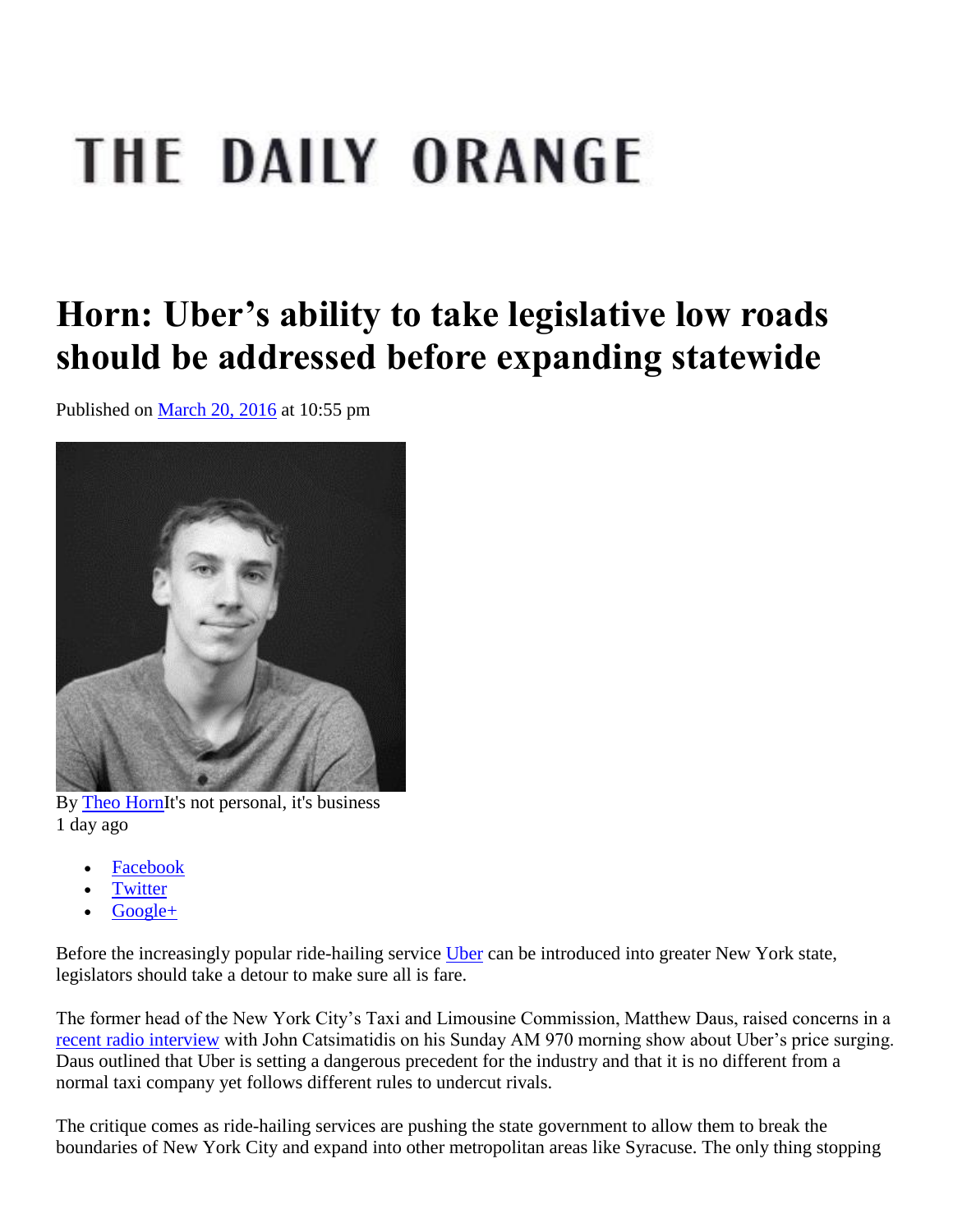the near imminent expansion is an insurance law that will be likely tackled by legislators in April, said Assemblyman John McDonald, a co-sponsor of the bill. But not everyone is eager to welcome the new competitor as taxi companies and experts — like Daus — continue to voices concerns on the matter.

And it is this commentary that justifies a key objective as the bill courses its way through the state legislature: Uber has definitely proven its benefits, but New York should not be too hasty to let it off the leash. Daus is right to take a hard look at Uber, the sanctions that Uber bypasses with practices like price surging threaten both the security of the industry and the consumer. As long as the state can insure that Uber and other transportation services are all following the same set of base regulations, the company should be welcomed into upstate roadways.

The expansion of the service has been pushed for by numerous state lawmakers, advocacy groups and leadership figures — including Syracuse Mayor Stephanie Miner and Syracuse University Student Association President [Aysha Seedat —](http://dailyorange.com/2015/10/sa-letter-to-push-for-uber-to-come-to-syracuse/) who have been advocating on the basis of a low-cost, accessible service that would support an augmented job market.

But more than that, Uber also boasts convenience advantages over traditional cabs with a streamlined app for payment and ride booking for customers. Building on this factor, jobs as an Uber driver have the potential to offer a high degree of flexibility with a choice of hours and having insurance covered while on the job. Looking specifically at the Syracuse area, [Uber has estimated,](http://www.syracuse.com/state/index.ssf/2015/11/uber_v_taxi_would_ride-booking_hurt_or_help_upstate_new_york.html) as reported by Syracuse.com, it would create 700 new jobs for drivers who could earn a combined \$400,000 a month — or roughly \$571 per driver — over 60,000 fares.

As some [taxi operators in Syracuse](http://www.syracuse.com/state/index.ssf/2015/11/uber_v_taxi_would_ride-booking_hurt_or_help_upstate_new_york.html) and across the country have been quick to point out, Uber is able to achieve low fares because — in places like [New York City](http://www.dailydot.com/technology/uber-nyc-taxi-cheaper-price-war/) **—** its fares are not controlled by the city government like that of the taxi industry. And if it were to grow under this same system, it's simply not right to have taxis crippled in this way while Uber would be able to have an unfair advantage in the local market.

This lack of fixed fare could also hurt customers: the New York Daily News reported that during a January blizzard [earlier this year,](http://www.nydailynews.com/new-york/nyc-tlc-head-limit-uber-price-surging-article-1.2562961) Uber took advantage of the inclement weather to increase its UberX fares to 3.5 times the normal rate before capping the increase to remain aligned with a 2014 deal made with Attorney General Eric Schneiderman.

In a city that is as snowy as it is economically downtrodden, such a stunt would be disastrous in Syracuse. If Uber was to become the dominant service in the city, riders could end up paying one fare going to their destination only to be informed that their return home will be triple that because it started snowing. There is also the chance that without a dedicated fleet of drivers that taxi companies currently maintain, there could be a shortage in times of inclement weather as Uber drivers have the option to simply choose not to work.

Mark Ilacqua, president of [Suburban Taxi,](http://www.needacab.com/) a dominant taxi company in Syracuse, explained that it would be unwise to ignore the fact that Uber and traditional taxis are not playing by the same rules.

"In (New York City), Uber complies with all the insurance and local regulations in place for for-hire livery vehicles. They purposely deceive the public by stating they are allowed to operate in (New York City) and not allowed to operate in Upstate," said Ilacqua in an email. "That is a lie, they comply with the rules and regulations in (New York City), and they refuse to comply with these same rules and regulations in Upstate."

Uber is currently not [required to pay](http://www.syracuse.com/state/index.ssf/2015/11/uber_v_taxi_would_ride-booking_hurt_or_help_upstate_new_york.html) unemployment insurance, payroll tax or local licensing, all which contribute to a stable job scene for the consumer and worker. Yes, Uber is not a full-time job, which lends to it[s](http://www.syracuse.com/state/index.ssf/2015/12/uber_pushes_to_expand_into_upstate_ny_including_syracuse_taxi_companies_fight_ba.html) [flexibility](http://www.syracuse.com/state/index.ssf/2015/12/uber_pushes_to_expand_into_upstate_ny_including_syracuse_taxi_companies_fight_ba.html) [for those giving rides.](http://www.syracuse.com/state/index.ssf/2015/12/uber_pushes_to_expand_into_upstate_ny_including_syracuse_taxi_companies_fight_ba.html) But this leads to workers not being afforded the benefits of stable employment, which is exacerbated by the fact that a number of dispatch and mechanical jobs would be eliminated if taxi companies were to fold.